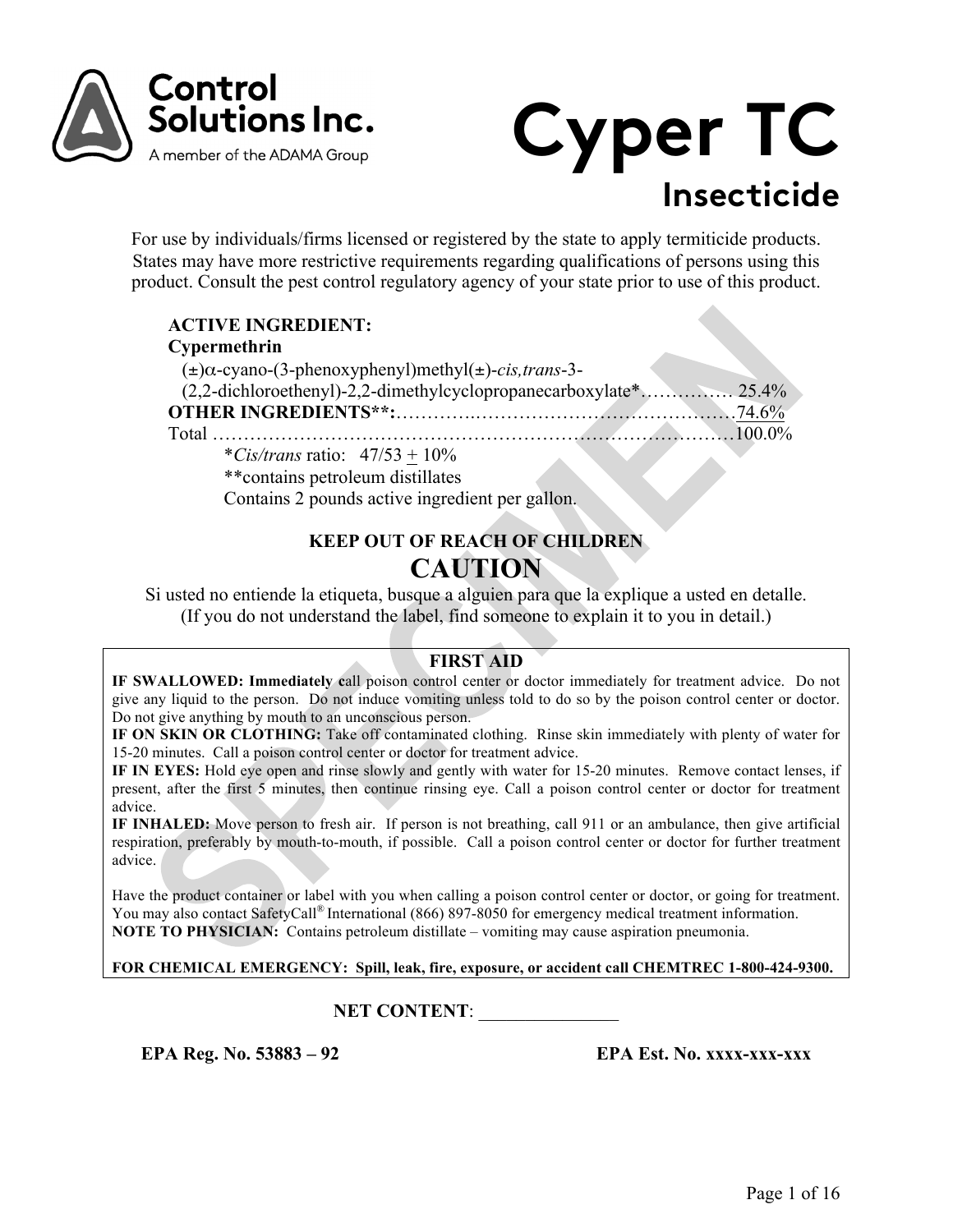#### **PRECAUTIONARY STATEMENTS HAZARDS TO HUMANS AND DOMESTIC ANIMALS**

**CAUTION.** Harmful if swallowed. Harmful if inhaled. Do not breathe vapor or spray mist. Causes moderate eye irritation. Avoid contact with skin, eyes, or clothing.

## **PERSONAL PROTECTIVE EQUIPMENT (PPE)**

Some materials that are chemical-resistant to this product are barrier laminate or vitron. If you want more options, follow the instructions for category G on an EPA chemical resistance category selection chart. All pesticide handlers (mixer, loader, and applicators) must wear:

- chemical-resistant apron or long-sleeved coveralls worn over a minimum of short-sleeved shirt and short pants,
- socks, and chemical-resistant footwear,
- chemical-resistant gloves made of of barrier laminate or viton.

Regular work shirts, pants, socks, shoes and waterproof gloves are sufficient after the product is diluted in accordance with label directions for use and/or when mixing and loading using a closed spray tank transfer system or an in-line injector system.

When treating adjacent to an existing structure, the applicator must check the area to be treated, and immediately adjacent areas of the structure, for visible and accessible cracks and holes to prevent any leaks or significant exposures to persons occupying the structure. After application, the applicator is required to check for leaks. All leaks resulting in the deposition of termiticide in locations other than those prescribed on this label must be cleaned up prior to leaving the application site.

Do not apply this product in a way that will contact any person, or pet, either directly or through drift. Keep people and pets out of the area during application. Exit area immediately and remain outside the treated area until sprays have dried."

## **USER SAFETY REQUIREMENTS**

Follow manufacturer's instructions for cleaning/maintaining PPE. If no such instructions for washables exist, use detergent and hot water. Keep and wash PPE separately from other laundry.

Discard clothing and other absorbent materials that have been drenched or heavily contaminated with this product's concentrate. Do not reuse them.

#### **Users should:**

## **USER SAFETY RECOMMENDATIONS**

- Wash hands before eating, drinking, chewing gum, using tobacco, or using the toilet. Wash thoroughly with soap and water after handling.
- Remove clothing/PPE immediately if pesticide gets inside. Then wash thoroughly and put on clean clothing.
- Remove PPE immediately after handling this product. As soon as possible, wash thoroughly and change into clean clothing.

## **ENVIRONMENTAL HAZARDS**

This pesticide is extremely toxic to fish and aquatic invertebrates. To protect the environment, do not allow pesticide to enter or run off into storm drains, drainage ditches, gutters or surface waters. Applying this product in calm weather when rain is not predicted for the next 24 hours will help to ensure that wind or rain does not blow or wash pesticide off the treatment area. Rinsing application equipment over the treated area will help avoid run off to water bodies or drainage systems.

This product is highly toxic to bees exposed to direct treatment on blooming crops or weeds. Do not apply this product or allow it to drift to blooming crops or weeds while bees are actively visiting the treatment area.

## **For Treatment of Preconstruction Lumber and Logs**

Do not discharge effluent containing this product into lakes, streams, ponds, estuaries, oceans, or other waters unless in accordance with the requirements of a National Pollutant Discharge Elimination System (NPDES) permit and the permitting authority has been notified in writing prior to discharge. Do not discharge effluent containing this product to sewer systems without previously notifying the local sewage treatment authority. For guidance contact your State Water Board or Regional Office of the EPA.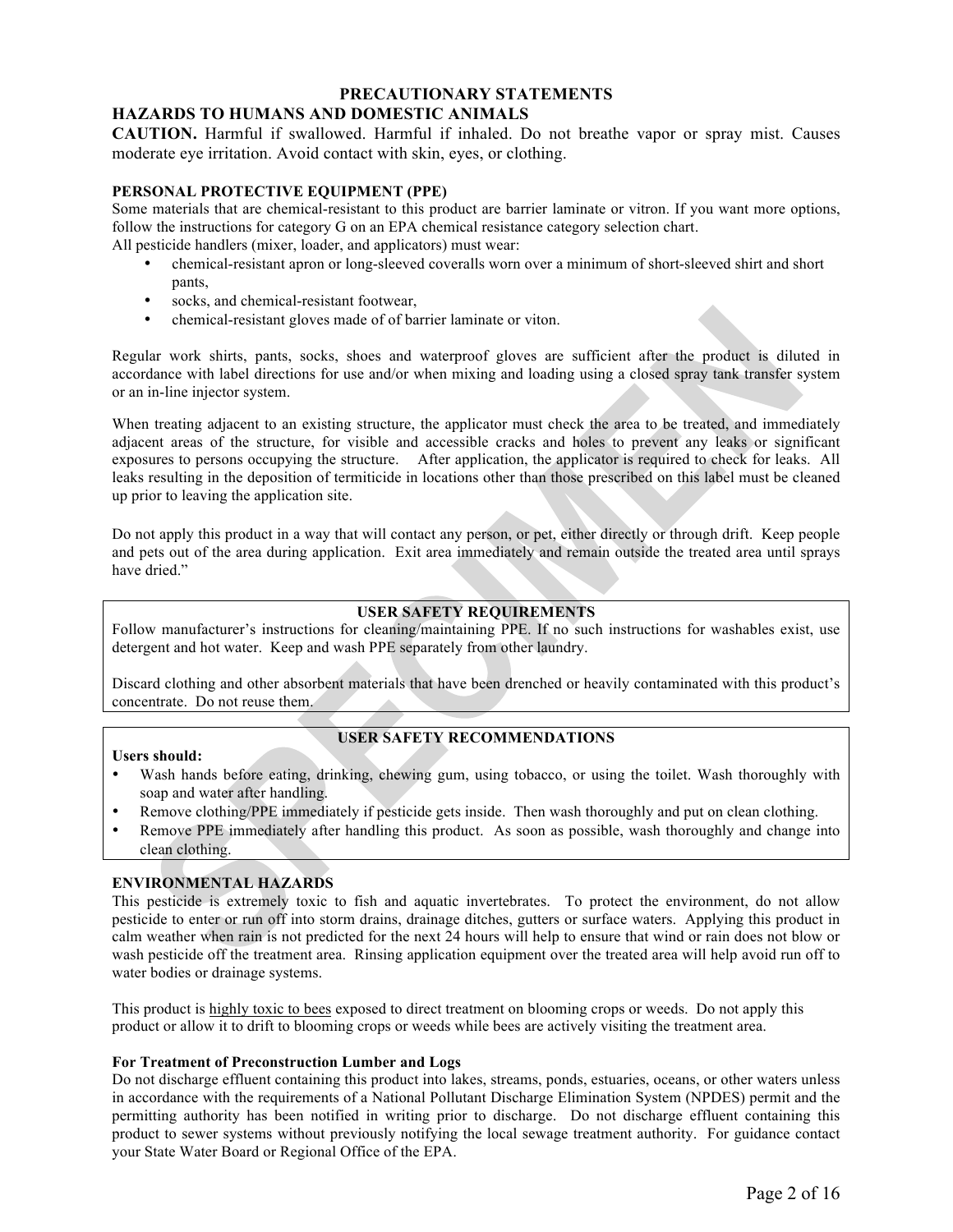## **PHYSICAL AND CHEMICAL HAZARDS**

Do not use or store near heat or open flame.

## **DIRECTIONS FOR USE**

It is a violation of Federal law to use this product in a manner inconsistent with its labeling.

For use on plants intended for aesthetic purposes or climate modification and being grown in interior plantscapes, ornamentals, gardens or parks, or lawns and grounds.

#### **Restrictions for Indoor Use**

Do not use water-based sprays in conduits, motor housings, junction boxes, switch boxes, or other electrical equipment because of possible shock hazard.

During any indoor surface application, do not allow dripping or runoff to occur. During any application to ceilings of a structure, cover surface below with plastic shielding or similar material.

Do not apply this product in any room being used as a living, eating, or recovery area by patients, the elderly, or the infirm when they are in the room.

Do not apply to classrooms when in use.

Do not apply to areas of institutions (including libraries, sport facilities, etc.) when occupants are present in the immediate treatment area.

Do not use as a space spray.

Use only in well-ventilated areas.

Do not use concentrate or emulsion in fogging equipment. (Non RTU Formulations only)

Do not use in food areas of food handling establishments which includes areas for receiving, serving, storage (dry, cold, frozen, raw), packaging (canning, bottling, wrapping, boxing), preparing (cleaning, slicing, cooking, grinding), edible waste storage, enclosed processing systems (mills, dairies, edible oils, syrups). In the home, all food processing surfaces and utensils should be covered during treatment or thoroughly washed before use. Exposed food should be covered or removed.

Do not use in warehouses while raw agricultural commodities for food or feed, and/or raw or cured tobacco are being stored.

Do not use in greenhouses where crops for food or feed are grown.

## **Pet Restrictions**

Do not apply to pets. Remove birds and other pets before application. Cover any water inhabited by fish (such as aquariums and ornamental fish ponds) during treatment, and turn aquarium systems off.

## **INFORMATION ON THE USE OF THIS PRODUCT FOR TERMITE CONTROL**

CYPER TC INSECTICIDE provides control of subterranean termites (including eastern subterranean, western subterranean, desert termite, and Formosan subterranean termite) and when applied to wood may be used for spot treatment of drywood termites (*Incisitermes* spp.).

Chemicals for soil treatment are used to establish a barrier against termite attack. The chemical emulsion must be adequately dispersed in the soil to provide a barrier between the wood in the structure and the termite colonies in the soil.

For the effective use of this product, it is necessary that the service technician be familiar with current control practices including trenching, rodding, subslab injection, and low-pressure spray applications. These techniques must be correctly employed to prevent or control infestations by subterranean termite species of *Reticulitermes, Zootermopsis, Heterotermes and Coptotermes* (Formosan termite). Choice of appropriate procedures should include consideration of such variable factors as the design of the structure, water table, soil type, soil compaction, grade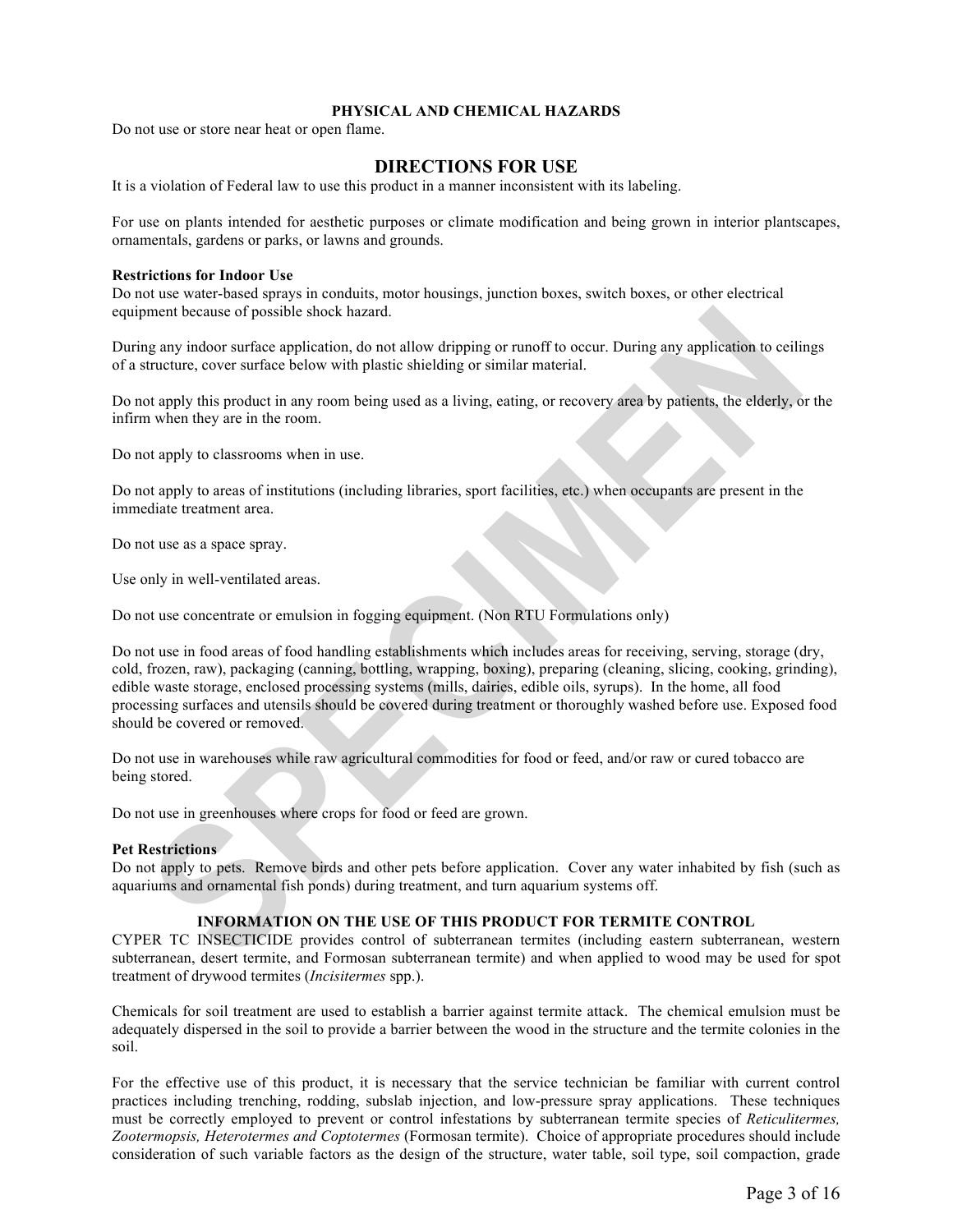conditions, location and type of domestic water supplies and drainage systems. The biology and behavior of the termite species involved are important factors to be known as well as suspected location of the colony and severity of the infestation within the structure to be protected.

Effective termite control also includes elimination of termite access to moisture by recommending repair of faulty construction grade and/or plumbing. Remove all wood and cellulose containing debris in contact with soil from crawl spaces, porches, and around foundations.

For advice concerning current control practices with relation to the specific local conditions, consult resources in structural pest control and the State regulatory agency.

**EACH YEAR PRIOR TO AN APPLICATION TO VINYL SIDING, TREAT A SMALL AREA ON ALL SIDES OF THE STRUCTURE WHERE WEATHERING IS MOST SEVERE, AND ALLOW TO DRY. OBSERVE FOR STAINING. SOME TYPES OF VINYL SIDING, PARTICULARLY IF AGED OR WEATHERED, MAY SHOW SOME STAINING AFTER APPLICATION OF AN EMULSIFIABLE CONCENTRATE PRODUCT. TO COMPLETELY ELIMINATE THE POTENTIAL RISK ASSOCIATED WITH STAINING, IT IS SUGGESTED THAT A WATER BASED PRODUCT BE USED.**

#### **Indoor and outdoor Termite Control Restrictions**

All leaks resulting in the deposition of termiticide in locations other than those prescribed on this label must be cleaned up prior to leaving the application site. Do not allow people or pets to contact contaminated areas or to reoccupy the contaminated area until the cleanup is completed.

Use anti-backflow equipment or procedures to prevent siphonage of pesticide back into water supplies.

#### **Outdoor Residential Termite Control Restrictions**

Do not water the treated area to the point of run-off.

Do not make applications during rain.

## **SUBTERRANEAN TERMITE CONTROL (Including Eastern, Western and Formosan Termites)**

#### **USE DIRECTIONS**

Apply 0.25%-0.50% solution to establish subsurface termite control barriers as specified on product labeling.

Avoid contamination of public and private water supplies by following these precautions:

- Use anti-backflow equipment or procedures to prevent siphonage of pesticide back into water supplies.
- Do not treat soil beneath structures that contain wells or cisterns.
- Do not treat soil that is water-saturated or frozen. Do not treat while precipitation is occurring.
- Care should be taken that the treatment solution is not introduced into the gravel and/or pipe drainage system which may be located on the exterior of the foundation in close proximity to the footing of the structure.

Consult State and local specifications for recommended distance of treatment areas from wells. Refer to Federal Housing Administration Specifications for guidance on preconstruction treatments.

## **MIXING DIRECTIONS**

Mix the termiticide in the following manner:

- 1. Fill tank 1/4 to 1/3 full with water.
- 2. Start pump to begin by-pass agitation and place end of treating tool in tank to allow circulation through hose.
- 3. Add appropriate amount of CYPER TC INSECTICIDE.
- 4. Add remaining amount of water.
- 5. Let pump run and allow recirculation through the hose for 2 to 3 minutes.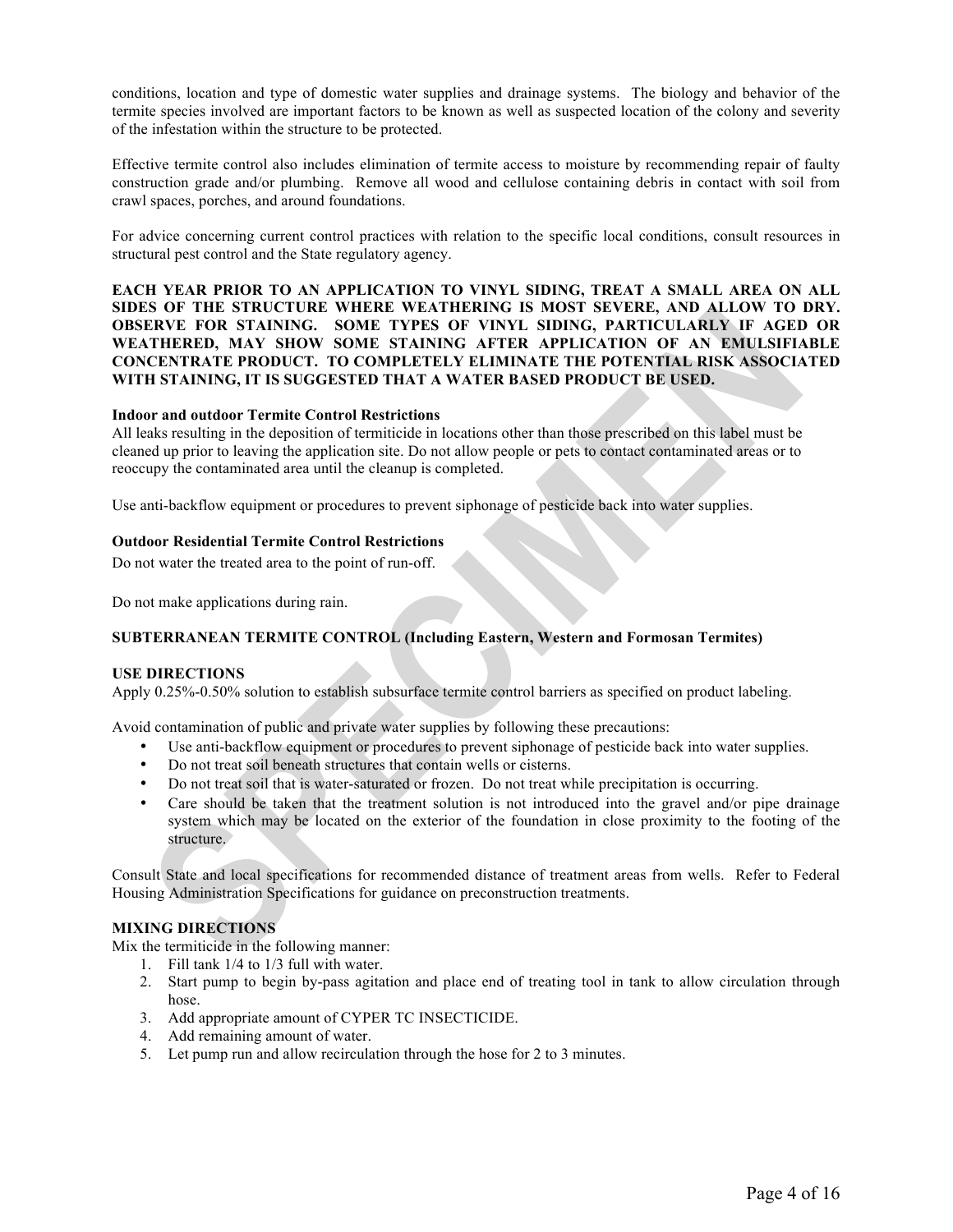## **CYPER TC INSECTICIDE Use Dilutions**

|                              | Tank Size         |           |             |             |             |           |             |            |
|------------------------------|-------------------|-----------|-------------|-------------|-------------|-----------|-------------|------------|
|                              |                   | gallon    |             | 25 gallon   |             | 50 gallon |             | 100 gallon |
| Concentration<br>$%$ active) | Cyper<br>TС       | Water     | Cyper<br>ТC | Water       | Cyper<br>ТC | Water     | Cyper<br>TC | Water      |
| 0.25                         | 1.3 oz.           | 126.7 oz. | $32.0$ oz.  | 24.8 gal.   | $0.5$ gal.  | 49.5 gal. | $1.0$ gal.  | 99.0 gal.  |
| 0.50                         | $2.6 \text{ oz.}$ | 125.4 oz. | $64.0$ oz.  | 24.5 gal.   | $1.0$ gal.  | 49.0 gal. | $2.0$ gal.  | 98.0 gal.  |
| 1.00                         | $5.1$ oz.         | 122.0 oz. | $128.0$ oz. | $24.0$ gal. | $2.0$ gal.  | 48.0 gal. | $4.0$ gal.  | 96.0 gal.  |

**After Treatment:** All holes in commonly occupied areas into which material has been applied must be plugged. Plugs must be in a non-cellulose material or covered by an impervious, non-cellulose material.

## **APPLICATION VOLUMES**

To provide maximum control and protection against termite infestation apply the specified volume of the finished water emulsion and active ingredient as set forth in the directions for use section of this label. In situations which will not accept sufficient amounts of water, such as clay rich soils, reduced volumes of emulsion can be used which will deliver the appropriate concentration of termiticide to the soil. This may also apply to sensitive areas and/or applications where less volume may be desirable. Under such circumstances, the volume may be reduced provided there is a corresponding increase in concentration so that the amount of active ingredient applied to the soil remains the same.

NOTE: Large reductions of application volume reduce the ability to obtain a continuous barrier. Variance is allowed when volume and concentration are consistent with label directed rates and a continuous barrier can still be achieved.

Where soil conditions will not accept application of specified volume (gallons) of emulsion, the 0.5% emulsion may be applied at one-half the labeled application volume or a 1% emulsion may be applied at one-half the labeled application volume. Distribute the treatment evenly.

NOTE: When volume is reduced, the hole spacing for subslab injection and soil rodding may require similar adjustments to account for lower volume dispersal of the termiticide in the soil. Volume adjustments at 1% are not recommended for subslab injection.

| VOLUME ADJUSTMENT CHART         |                   |            |                  |  |
|---------------------------------|-------------------|------------|------------------|--|
| <b>Volume Allowed</b>           | Rate (% Emulsion) |            |                  |  |
|                                 | 0.25%             | $0.5\%$    | $1.0\%$          |  |
| Horizontal                      | 1 gallon          | $0.5$ to 1 | $0.25$ to $0.5*$ |  |
| (gallons emulsion/10 sq. ft)    |                   | gallon     | gallon           |  |
| Vertical                        | 4 gallons         | $2$ to 4   | 1 to $2*$        |  |
| (gallons emulsion/10 linear ft) |                   | gallons    | gallons          |  |

\*Not recommended for subslab injection.

## **PRECONSTRUCTION SUBTERRANEAN TERMITE TREATMENT**

Effective pre-construction subterranean termite control requires the establishment of an unbroken vertical and/or horizontal chemical barrier between wood in the structure and the termite colonies in the soil.

Prior to each application, applicators must notify the general contractor, construction superintendent, or similar responsible party, of the intended termiticide application and intended sites of application and instruct the responsible person to notify construction workers and other individuals to leave the area to be treated during application and until the termiticide is absorbed into the soil.

To meet F.H.A. termite-proofing requirements, follow the latest edition of the Housing and Urban Development (H.U.D.) Minimum Property Standards.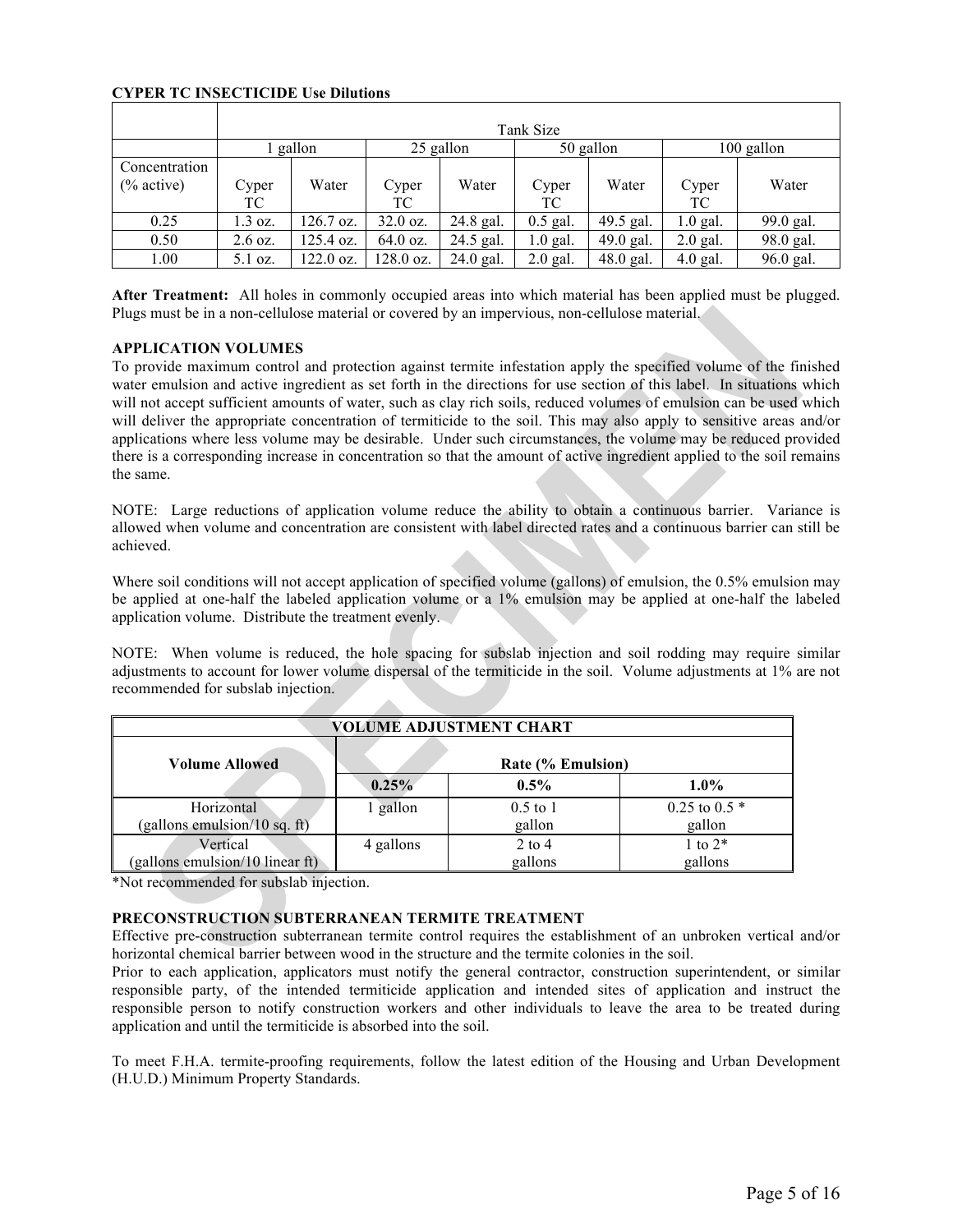## **DO NOT APPLY AT A LOWER DOSAGE AND/OR CONCENTRATION THAN SPECIFIED ON THIS LABEL FOR APPLICATIONS PRIOR TO THE INSTALLATION OF THE FINISHED GRADE.**

After grading is completed and prior to pouring of the slab, slab-supported or constructed porches, and other critical areas, make the following treatments:

**HORIZONTAL BARRIERS:** Horizontal barriers may be established in areas intended for covering such as floors, porches, and other critical areas. Application shall be made by a low-pressure spray (less than 50 p.s.i. at the nozzle).

Apply the emulsion at the rate of 1 gallon per 10 square feet to fill dirt. If fill is washed gravel or other coarse material, apply the emulsion at the rate of 1-1/2 gallons per 10 square feet. If concrete slabs cannot be poured over soil the same day it has been treated, a waterproof cover, such as polyethylene sheeting, should be placed over the soil. This is not necessary if foundation walls have been installed around the treated soil.

**VERTICAL BARRIERS:** Vertical barriers may be established around the base of foundations, plumbing, backfilled soil against foundation walls, and other critical areas; applications may be made by trenching and rodding into the trench or trenching. Apply the emulsion at the rate of 4 gallons per 10 linear feet per foot of depth. For example, a footing 3 feet deep would require 12 gallons of emulsion per 10 linear feet.

When treating foundations deeper than 4 feet, apply the termiticide as the backfill is being replaced, or if the construction contractor fails to notify the applicator to permit this, treat the foundation to a minimum depth of 4 feet after the backfill has been installed. The applicator must trench and rod into the trench or trench along the foundation walls and around pillars and other foundation elements, at the rate prescribed from grade to a minimum depth of 4 feet. When the top of the footing is exposed, the applicator must treat the soil adjacent to the footing to a depth not to exceed the bottom of the footing. However, in no case should a structure be treated below the footing.

A trench need not be wider than 6 inches. Rod from the base of a shallow trench to the top of the footings. Lowpressure spray (less than 50 p.s.i. at the nozzle) may be used to treat soil which will be replaced in the trench. Mix the emulsion with the soil as it is being replaced in the trench.

Soil should be treated around sewer lines, plumbing, or around any other utility extending from the soil through a slab.

**HOLLOW MASONRY UNITS OF THE FOUNDATION:** Hollow block voids may be treated at the rate of 2 gallons of emulsion per 10 linear feet so that the emulsion will reach the top of the footing. Treat so as to make a continuous chemical barrier in the voids.

You may drill and treat voids in multiple masonry elements of the structure extending from the structure to the soil in order to create a continuous treatment barrier in the area to be treated. Apply at the rate of 2 gallons of emulsion per 10 linear feet of footing using a nozzle pressure of less than 25 p.s.i. When using this treatment access holes must be drilled below the sill plate and should be as close as possible to the footing as is practical. Treatment of voids in block or rubble foundation walls must be closely examined: Applicators must inspect area of possible runoff as a precaution against application leakage in the treated areas. Some areas may not be treatable or may require mechanical alteration prior to treatment.

All leaks resulting in the deposition of termiticide in locations other than those prescribed on this label must be cleaned up prior to leaving the application site. Do not allow people or pets to contact contaminated areas or to reoccupy the contaminated areas of the structure until the clean up is completed.

Not for use in voids insulated with rigid foam.

**CRAWL SPACES:** For crawl spaces apply at the rate of 4 gallons of emulsion per 10 linear feet per foot of depth from grade to the top of the footing. Application may be made by trenching and rodding into the trench or trenching. If the footing is exposed at or above grade, application should be made with special care to avoid washout around footing. Treatment should include both sides of foundation and around all piers and pipes.

- Rod holes should be spaced to provide a continuous chemical barrier.
- Trench need not be wider than 6 inches nor below the foundation. The emulsion should be mixed with the soil as it is being replaced in the trench.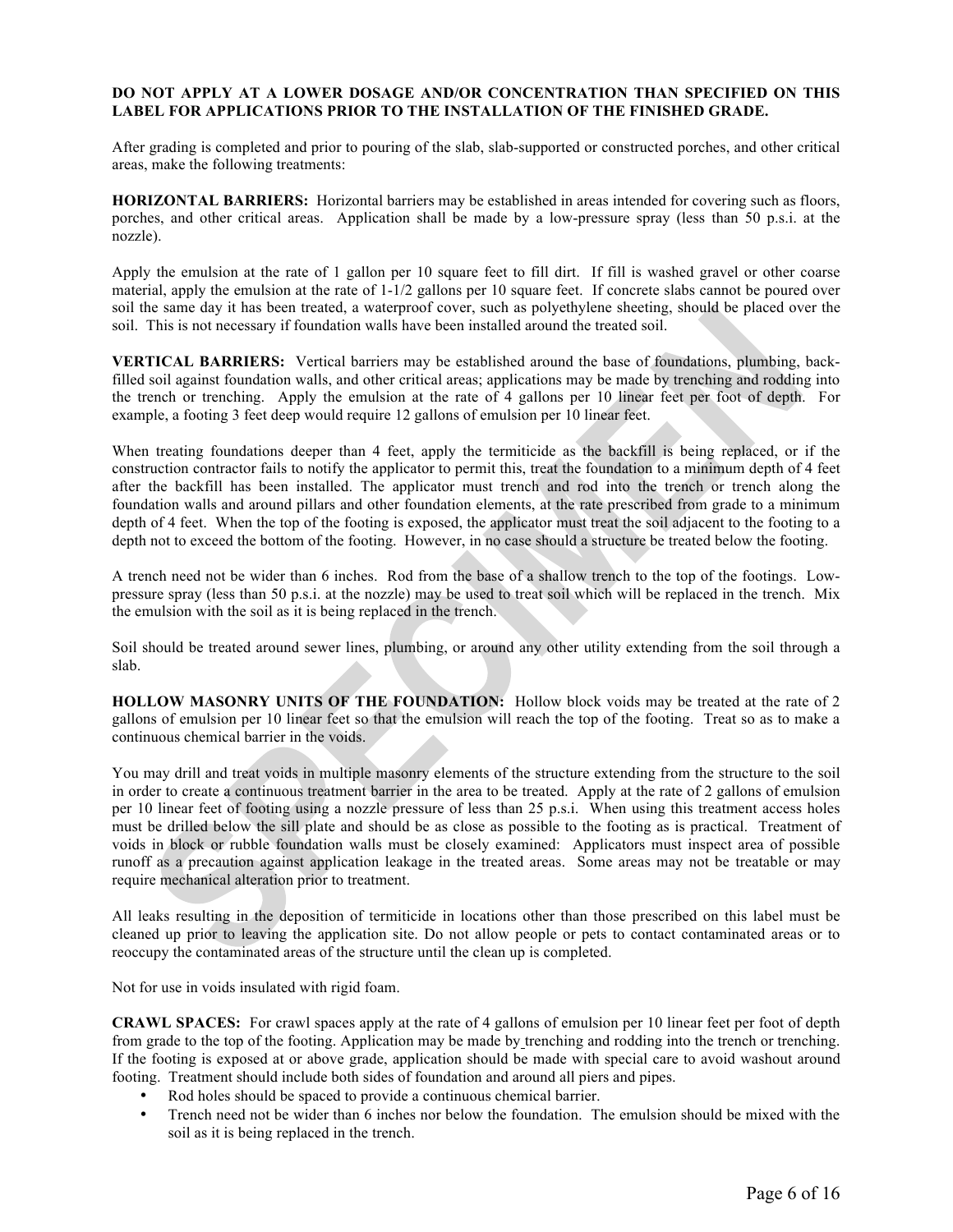#### **POSTCONSTRUCTION TREATMENTS**

Postconstruction applications may be made by subslab injection, trenching and rodding into the trench or trenching using low-pressure spray not exceeding 25 p.s.i. at the nozzle.

For applications made after the final grade is installed, the applicator must trench and rod into the trench along the foundation walls and around pillars and other foundation elements, at the rate prescribed from grade to the top of the footing. When the footing is more than 4 feet below grade, the applicator must trench and rod into the trench or trench along the foundation walls at the rate prescribed to a minimum depth of 4 feet. The actual depth of treatment will vary depending on soil type, degree of compaction, and location of termite activity. When the top of the footing is exposed, the applicator must treat the soil adjacent to the footing to a depth not exceeding the bottom of the footing. However, in no case should a structure be treated below the footing.

Do not apply emulsion until location of heat or air-conditioning ducts, vents, and water and sewer (or plumbing) lines are known and identified. Caution must be taken to avoid contamination of these structural elements and airways.

#### **Preconstruction Termiticide Restrictions**:

The treatment site must be covered prior to a rain event in order to prevent run-off of the pesticide into non-target areas.

The applicator must either cover the soil him/herself or provide written notification of the above requirement to the contractor on site and to the person commissioning the application (if different than the contractor). If notice is provided to the contractor or the person commissioning the application, then they are responsible under FIFRA to ensure that: 1) if the concrete slab cannot be poured over the treated soil within 24 hours of application the treated soil is covered with a waterproof covering (such as polyethylene sheeting), and 2) the treated soil is covered if precipitation is predicted to occur before the concrete slab is scheduled to be poured.

Do not treat soil that is water-saturated or frozen.

Do not treat when raining.

Do not allow treatment to runoff from the target area.

Do not apply within 10 feet of storm drains. Do not apply within 25 feet of aquatic habitats (such as, but not limited to, lakes; reservoirs; rivers; permanent streams; marshes or ponds; estuaries; and commercial fish farm ponds).

Do not make on-grade applications when sustained wind speeds are above 10 mph (at application site) at nozzle end height.

Whenever possible, make termite control applications near the structure foundation using soil injection.

**SLAB-ON-GOUND**: Apply the emulsion at the rate of 4 gallons per 10 linear feet per foot of depth. Application shall be made by sub-slab injection, trenching and rodding into the trench or trenching. Injectors should not extend below the tops of the footings.

Treat the soil from grade to the top of the footing along the outside and, where necessary, along the inside of the foundation perimeter. Treatment may also be required along one side of a partition wall (especially where the wall is connected to the flow by fixtures inserted in the slab) and along cracks, expansion joints, and other critical areas.

Drill holes should be spaced about 10 to 24 inches apart to provide a continuous chemical barrier. (For best results, application should be made with a lateral dispersion nozzle).

Where necessary, drill through the foundation walls from the outside and inject the chemical just beneath the slab or along the inside of the foundation.

Along the outside of the foundation walls where shallow foundations exist (1 foot or less), dig a narrow trench approximately 6 inches wide and not below the top of the footing. Apply the emulsion at the rate of 2 gallons per 10 linear feet. As the soil is being replaced into the trench, apply another 2 gallons per 10 linear feet to the backfill.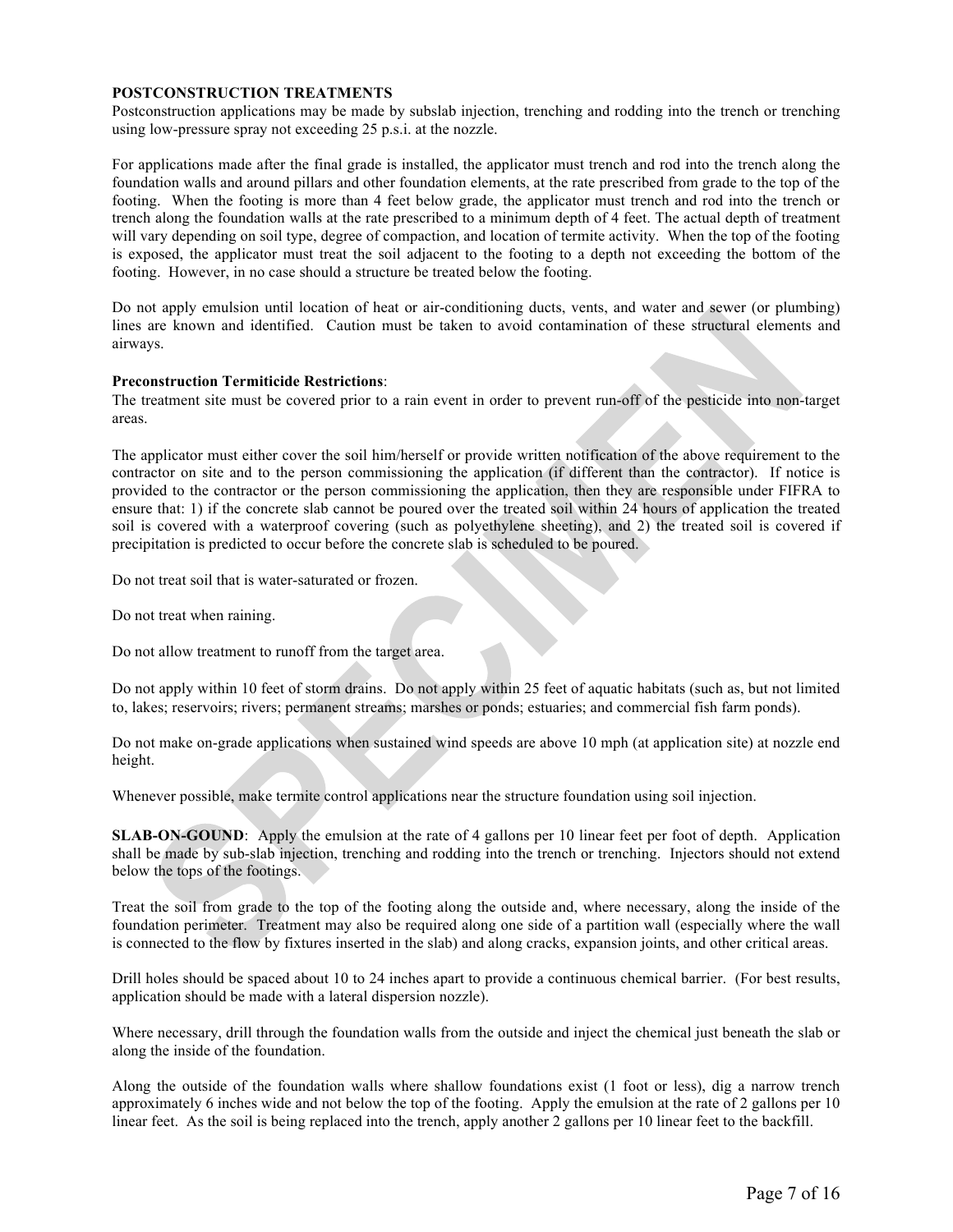When making soil applications to the foundations extending deeper than 1 foot, follow instructions under **BASEMENTS – Outside Perimeter.** (See exception for monolithic slabs immediately following.)

**Note:** For monolithic slab construction a vertical barrier may be established along the outside of foundation walls from grade to the bottom of the monolithic poured concrete foundation. Where the foundation extends deeper than 1 foot, rod holes should not extend beneath the bottom of the monolithic poured concrete foundation.

**HOLLOW MASONRY UNITS OF FOUNDATION WALLS:** Drill and treat voids in multiple masonry elements of the structure extending from the structure to the soil in order to create a continuous treatment barrier in the area to be treated. Apply at the rate of 2 gallons of emulsion per 10 linear feet of footing using a nozzle pressure of less than 25 p.s.i. When using this treatment access holes must be drilled below the sill plate and should be as close as possible to the footing as is practical. Treatment of voids in block or rubble foundation walls must be closely examined: Applicators must inspect areas of possible runoff as a precaution against application leakage in the treated areas. Some areas may not be treatable or may require mechanical alteration prior to treatment.

All leaks resulting in the deposition of termiticide in locations other than those prescribed on this label must be cleaned up prior to leaving the application site. Do not allow people or pets to contact contaminated areas or to reoccupy the contaminated area of the structure until the clean up is completed.

Not for use in voids insulated with rigid foam.

When treating behind veneer, care should be taken not to drill beyond the veneer. If concrete blocks are behind the veneer, both the blocks and the veneer may be drilled and treated at the same time.

**BASEMENTS:** Apply the emulsion at the rate of 4 gallons per 10 linear feet per foot of depth from the grade to the top of the footing. For example a footing 3 feet deep would require 12 gallons of emulsion per 10 linear feet. Application shall be made by subslab, injection, trenching and rodding into the trench or trenching.

**Inside:** Treatment may be required along inside of foundation walls and along one side of interior partition walls (or bearing walls) especially where the wall is connected by fixtures inserted in the floor. Application may also be necessary around sewer pipes, floor drains, conduits, or any cracks in the basement floor. Drill holes should be spaced about 10 to 24 inches apart to provide a continuous chemical barrier.

**Note:** Sandy soils will tend to give less lateral dispersion than clay soils. Spacing should be determined by soil type.

**Outside Perimeter:** Applications must be made by trenching and rodding into the trench or trenching. When rodding from grade or from the bottom of a shallow trench, rod holes should be spaced in a manner that will allow for application of a continuous chemical barrier. Rod holes should not extend beneath the top of the footings.

A trench need not be wider than 6 inches. Rod from the base of a shallow trench to the top of the footings. Lowpressure spray (not exceeding 25 p.s.i.) may be used to treat soil which will be replaced in the trench. Mix the emulsion with the soil as it is being replaced in the trench.

**HOLLOW MASONRY UNITS OF THE FOUNDATION AND/OR BASEMENT WALL (BELOW GRADE):** Treat so as to make a continuous chemical barrier in the voids. Apply the emulsion at the rate of 2 gallons per 10 linear feet. Apply the emulsion so it will reach the footing.

**ACCESSIBLE CRAWL SPACES:** For crawl spaces, apply vertical termiticide barriers at the rate of 4 gallons of emulsion per 10 linear feet per foot of depth from grade to the top of the footing, or if the footing is more than 4 feet below grade, to a minimum depth of 4 feet. Apply by trenching and rodding into the trench, or trenching. Treat both sides of foundation and around all piers and pipes. Where physical obstructions, such as concrete walkways adjacent to foundation elements, prevent trenching, treatment may be made by rodding alone. When soil type and/or conditions make trenching prohibitive, rodding may be used. When the top of the footing is exposed, the applicator must treat the soil adjacent to the footing to a depth not to exceed the bottom of the footing. Read and follow the mixing and use direction section of the label if situations are encountered where the soil will not accept the full application volume.

- Rod holes and trenches must not extend below the bottom of the footing.
- Rod holes must be spaced so as to achieve a continuous chemical barrier but in no case more than 12 inches apart.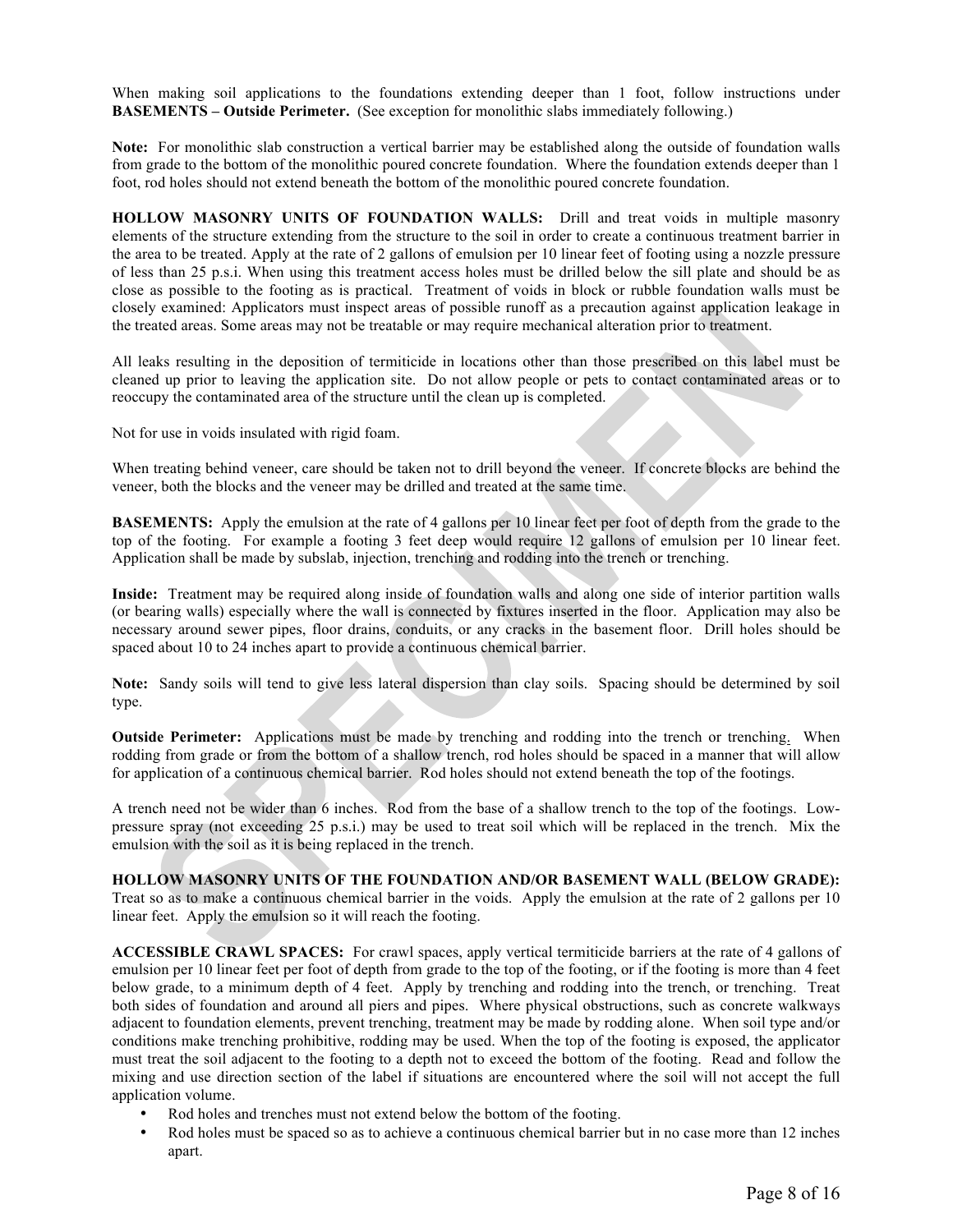- Trenches must be a minimum of 6 inches deep or to the bottom of the footing, whichever is less, and need not be wider than 6 inches. When trenching in sloping (tiered) soil, the trench must be stepped to ensure adequate distribution and to prevent termiticide from running off. The emulsion must be mixed with the soil as it is replaced in the trench.
- When treating crawl spaces, turn off the air circulation system of the structure until application has been completed and all termiticide has been absorbed by the soil.

**INACCESSIBLE CRAWL SPACES:** For inaccessible interior areas, such as areas where there is insufficient clearance between floor joists and ground surfaces to allow operator access, excavate, if possible, and treat according to the instructions for accessible crawl spaces. Otherwise, apply one, or a combination of the following two methods:

- To establish a horizontal barrier, apply to the soil surface, 1 gallon of emulsion per 10 sq. ft. overall using a nozzle pressure of less than 25 p.s.i. and a coarse application nozzle (e.g., Delavan type RD Raindrop, RD-7 or larger, or Spraying Systems Co. 8010LP TeeJet or comparable nozzle). For an area that cannot be reached with the application wand, use one or more extension rods to make the application to the soil. Do not broadcast or power spray with higher pressures.
- To establish a horizontal barrier drill through the foundation wall or through the floor above and treat the soil perimeter at a rate of 1 gallon of emulsion per 10 square feet. Drill spacing must be at intervals not to exceed 16 inches. Many states have smaller intervals so check state regulations which may apply.

When treating crawl spaces, turn off the air circulation system of the structure until application has been completed and all termiticide has been absorbed by the soil.

It is recommended that inadequately ventilated crawl spaces be brought into compliance with FHA Minimum Property Standards specifying 1 square foot of ventilator opening per 150 square feet of crawl space area.

## **NOTE: Children and pets should be kept out of treated area until surface is completely dry.**

**BATH TRAPS:** Where there is exposed soil beneath and around plumbing/waste pipe entrances through a concrete slab, this soil may be treated with 0.5% emulsion of this product.

An access door for inspection and treatment should be cut and installed if not already present. After inspection and removal of any wood (form boards) or cellular debris, treat the soil by rodding and/or flooding with 0.5% emulsion of this product.

## **FOAM APPLICATIONS**

CYPER TC INSECTICIDE emulsion may be converted to a foam and the foam used to treat voids to control or prevent termite, ant, bee, wasp infestations or other arthropods harboring under slabs.

Depending on the circumstances, foam applications may be used alone or in combination with liquid emulsion applications. Applications may be made behind veneers, piers, chimney bases, into rubble foundations, into block voids or structural voids, under slabs, stoops, porches, or to the soil in crawl spaces, and other similar voids.

Foam and liquid application must be consistent with volume and active ingredient instructions in order to ensure proper application has been made. The volume and amount of active ingredient are essential to an effective treatment. At least 75% of the labeled liquid emulsion volume of product must be applied with the remaining percent delivered to appropriate areas using foam application. Refer to label and use recommendations of the foam manufacturer and the foaming equipment manufacturer.

Foam applications are generally a good supplement to liquid treatments in difficult areas, but may be used alone in difficult spots.

**Rates:** Use a 0.25% to 1.0% emulsion converted to a foam with expansion characteristics from 2 to 20 times.

**Note:** When using a foaming product be sure that it is compatible with CYPER TC INSECTICIDE.

## **Applications under Slabs or to Soil in Crawl Spaces:**

• Applications should be made using CYPER TC INSECTICIDE foam in combination with liquid emulsion applications.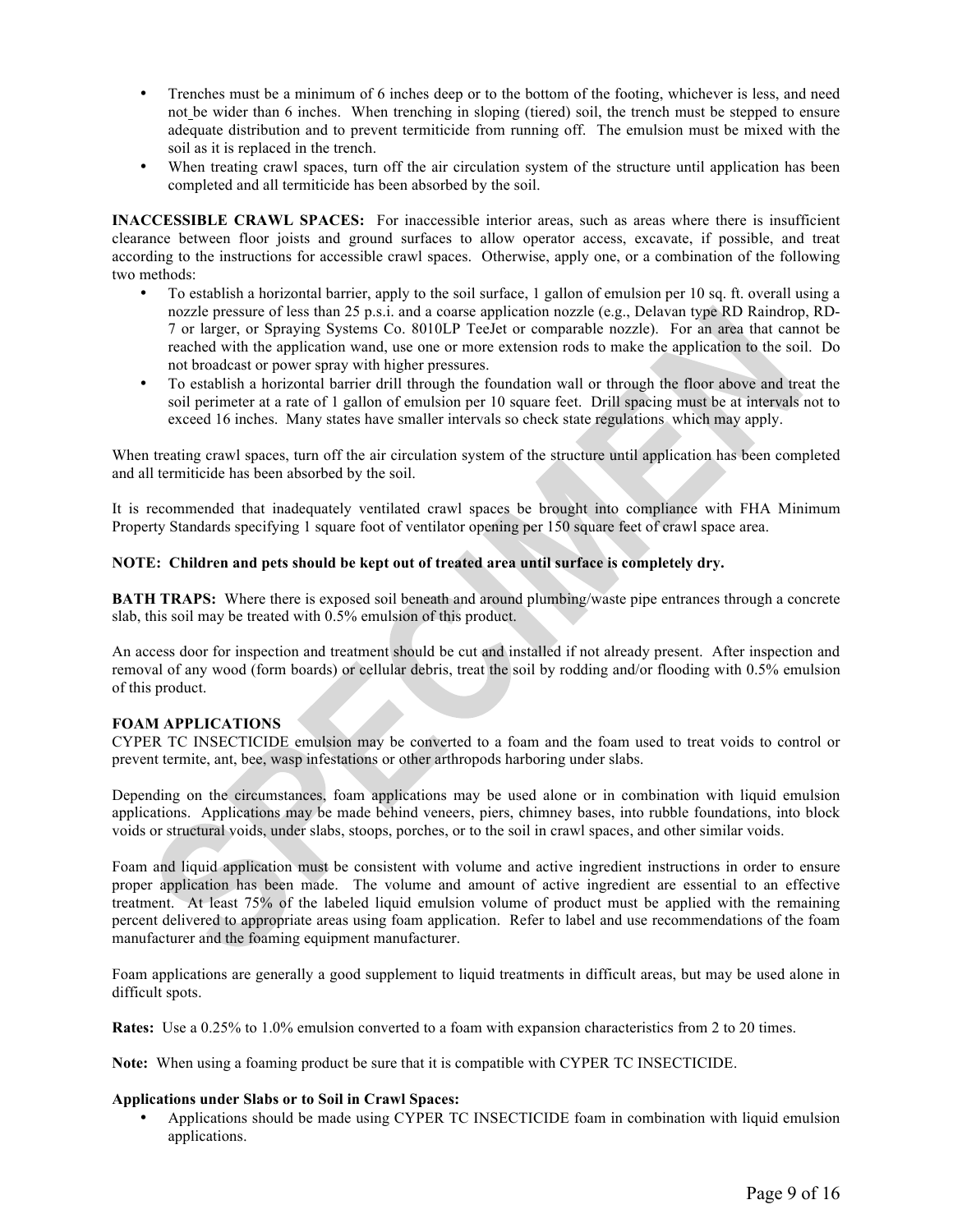• The total amount of product applied with the combination of foam and liquid emulsion should be equivalent to that of an application using a liquid emulsion only.

## **Applications to Other Areas:**

- Applications may be made using either CYPER TC INSECTICIDE foam alone or in combination with a liquid emulsion.
- Applications may be made behind veneers, piers (concrete or wood), chimney bases, into rubble foundations, into block voids, structural voids (i.e., between stud walls), poles, stumps, and wood in crawl spaces.
- Applications may be made in other areas, which include but are not limited to:
	- Foundations penetrated by utility services
	- Cracks and expansion joints
	- Bath traps

- Areas where cement constructions have been poured adjacent to the foundation such as stairs, patios and slab additions.

#### **POSTS, POLES AND OTHER CONSTRUCTIONS**

Application may be made to create a chemical barrier in the soil around wooden construction such as signs and landscape ornamentation by applying a 0.25%-0.5% emulsion. Treat on all sides to create a continuous barrier around posts and poles.

Use 1 gallon of emulsion per foot of depth for poles and posts less than six inches in diameter. For larger poles, use 11/2 gallons of emulsion per foot of depth. For larger constructions, use 4 gallons per 10 linear feet per foot of depth.

For treatments made during installation, the emulsion may be applied to the soil as it is replaced around the pole or post. Previously installed poles and posts may be treated by subsurface injection or treated by gravity-flow through holes made from the bottom of a trench around the pole or post. Treat on all sides to create a continuous chemical barrier. Apply to a depth of 6 inches below the bottom of the wood.

Do not contaminate wells or cisterns.

#### **STRUCTURES WITH WELLS/CISTERNS INSIDE FOUNDATIONS**

Structures that contain wells or cisterns within the foundation of a structure can only be treated using the following techniques:

1) Do not treat soil while it is beneath or within the foundation or along the exterior perimeter of a structure that contains a well or cistern. **Whenever possible, make termite control applications near the structure foundation using soil injections.**

The treated backfill method must be used if soil is removed and treated outside/away from the foundation. The treated backfill technique is described as follows:

- a) Trench and remove soil to be treated onto heavy plastic sheeting or similar material or into a wheelbarrow.
- b) Treat the soil at the rate of 4 gallons of dilute emulsion per 10 linear feet per foot of depth of the trench, or 1 gallon per 1.0 cubic feet of soil. See "Mixing Directions" section of the label. Mix thoroughly into the soil taking care to contain the liquid and prevent runoff or spillage.
- c) After the treated soil has absorbed the diluted emulsion, replace the soil into the trench.
- 2) Treat infested and/or damaged wood in place using an injection technique such as described in the "Treatment of Wood in Place for Control of Termites, Carpenter Ants, Carpenter Bees and Wood Infesting Beetles" section of this label.

#### **STRUCTURES WITH ADJACENT WELL/CISTERNS AND/OR OTHER WATER BODIES**

Application must inspect all structures with nearby water sources such as wells, cisterns, surface ponds, streams, and other bodies of water and evaluate, at a minimum, the treatment recommendations listed below prior to making an application.

- 1) Prior to treatment, if feasible, expose the water pipe(s) coming from the well to the structure, if the pipe(s) enter the structure within 3 feet of grade.
- 2) Prior to treatment, applicators are advised to take precautions to limit the risk of applying the termiticide into subsurface drains that could empty into any bodies of water. These precautions include evaluating whether application of the termiticide to the top of the footer may result in contamination of the subsurface drain. Factors such as depth to the drain system and soil type and degree of compaction should be taken into account in determining the depth of treatment.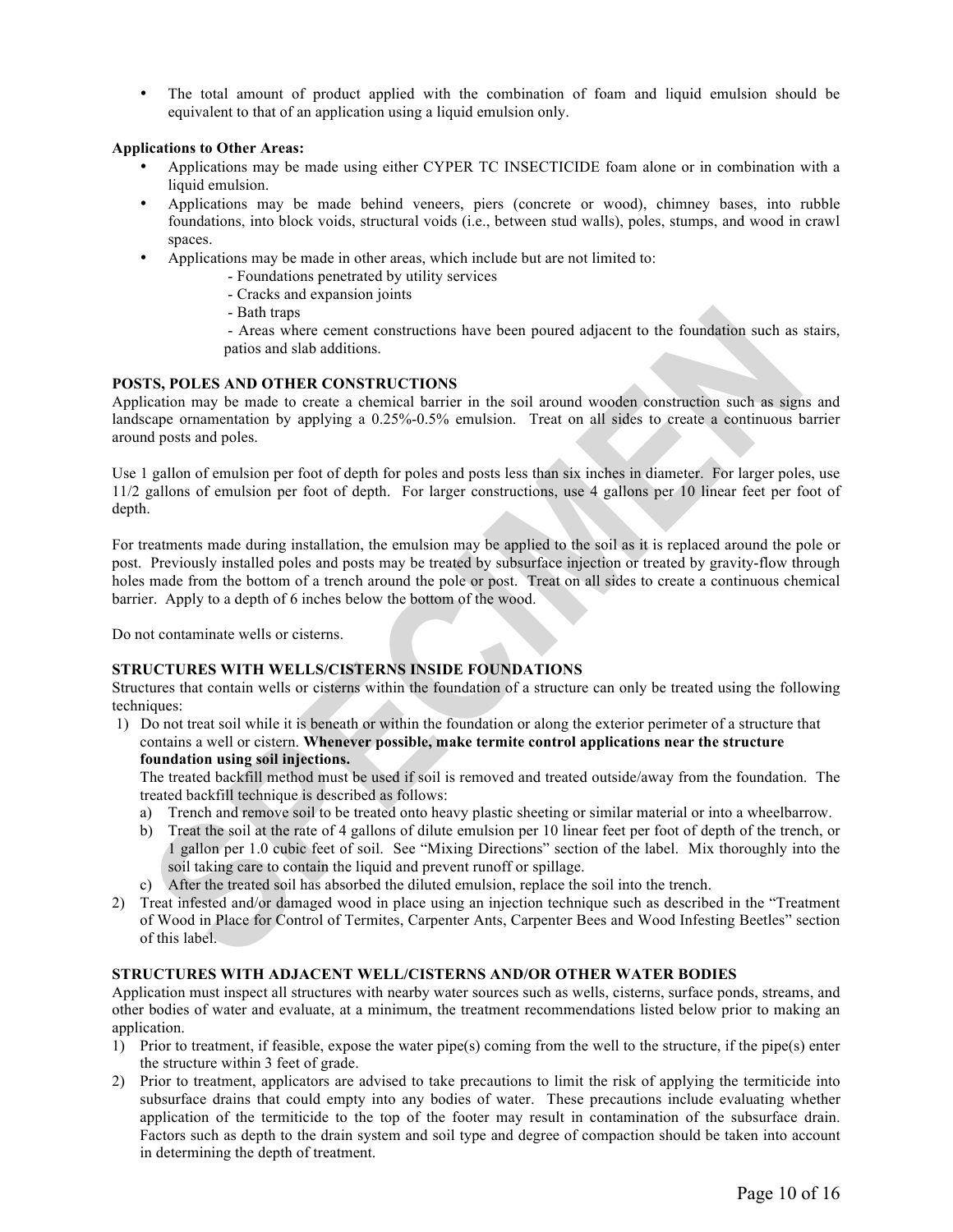3) When appropriate (i.e., on the water side of the structure), the treated backfill technique (described above) can also be used to minimize off-site movement of termiticide.

## **UNDERGROUND SERVICES**

Examples of underground services are wires, cables, utility lines, pipes and conduits. Services may be within structures or located outside structures, in right-of-ways or to protect long range (miles) or installations of services.

Soil treatment may be made using a 0.25% to 0.5% CYPER TC Insecticide emulsion to prevent attack by termites and ants.

Apply 2 to 4 gallons of emulsion per 10 linear feet to the bottom of the trench and allow to soak into the soil. Lay services on the treated soil and cover with approximately 2 inches of fill soil. Apply another 2 to 4 gallons per 10 linear feet over the soil surface to complete the treatment barrier. In wide trenches, only treat the soil in the area near the service. It is important to establish a continuous barrier of treated soil surrounding the services.

Where soil condition will not accept application of specified volume of 0.25% emulsion, the 0.5% emulsion may be applied at one-half the application rate or 2 gallons per 10 linear feet.

Finish filling the trench with untreated fill soil. The soil where each service protrudes from the ground may be treated by trenching and rodding into the trench or trenching of no more than 1 to 2 gallons of emulsion into the soil.

**Precaution**: Do not treat electrically-active underground services.

#### **RETREATMENT**

Retreatment for subterranean termites can only be performed if there is clear evidence of re-infestation or disruption of the barrier due to construction, excavation, or landscaping and/or evidence of the breakdown of the termiticide barrier in the soil. These vulnerable or re-infested area may be retreated in accordance with application techniques described in this product's labeling. The timing and type of these retreatments will vary, depending on factors such as termite pressure, soil types, soil conditions and other factors which may reduce the effectiveness of the barrier.

Annual retreatment of the structure is prohibited unless there is clear evidence that reinfestation or barrier disruption has occurred.

## **TREATMENT OF WOOD IN PLACE FOR CONTROL OF TERMITES,**

## **CARPENTER ANT, CARPENTER BEES AND WOOD INFESTING BEETLES**

In addition to subsurface applications, this product may be used for treating infested wood in place. It can be applied to wood by crack and crevice tool, coarse fan spray or injection. Overall broadcast spray applications must be limited to attics, crawl spaces, unfinished basements and similar generally unoccupied areas. In occupied indoor areas, treat wood trim and exposed beams by brush or coarse spray directed only onto the wood to be treated. Use this spray at a rate of 1 gallon of diluted spray per 1,000 square feet of surface area.

**IMPORTANT:** Do not apply emulsion until location of heat pipes, ducts, water and sewer lines and electrical conduits are known and identified. Caution must be taken to avoid puncturing and injection into these structural elements.

Do not permit humans or pets to contact treated surfaces until the spray has dried.

In the home, all food processing surfaces and utensils in the treatment area should be covered during treatment or thoroughly washed before reuse.

During any applications to overhead interior areas of structures, cover surfaces below with plastic sheeting or similar material.

**CONTROL OF WOOD INFESTING BEETLES:** To control wood infesting insects such as powderpost beetle (*Lyctidae*), false powderpost beetles (*Bostrichidae*), deathwatch beetles (*Anobiidae*), old house borers (*Cerambycidae*), and ambrosia beetles (*Scolytidae*) in homes and other structures, apply as an emulsion containing 0.25% CYPER TC Insecticide. For treatment of small areas, apply by brushing the emulsion evenly on wood surfaces. For large or overhead areas, apply as a coarse spray. When spraying overhead interior areas of homes, apartment buildings, etc., cover all surfaces below the area being sprayed with plastic sheeting or other material which could be disposed of by placing in trash if contamination from dripping occurs. Sprayed surfaces should be avoided until spray has totally dried. Do not use in structures occupied by animals to be used for food purposes or which produce products for human consumption.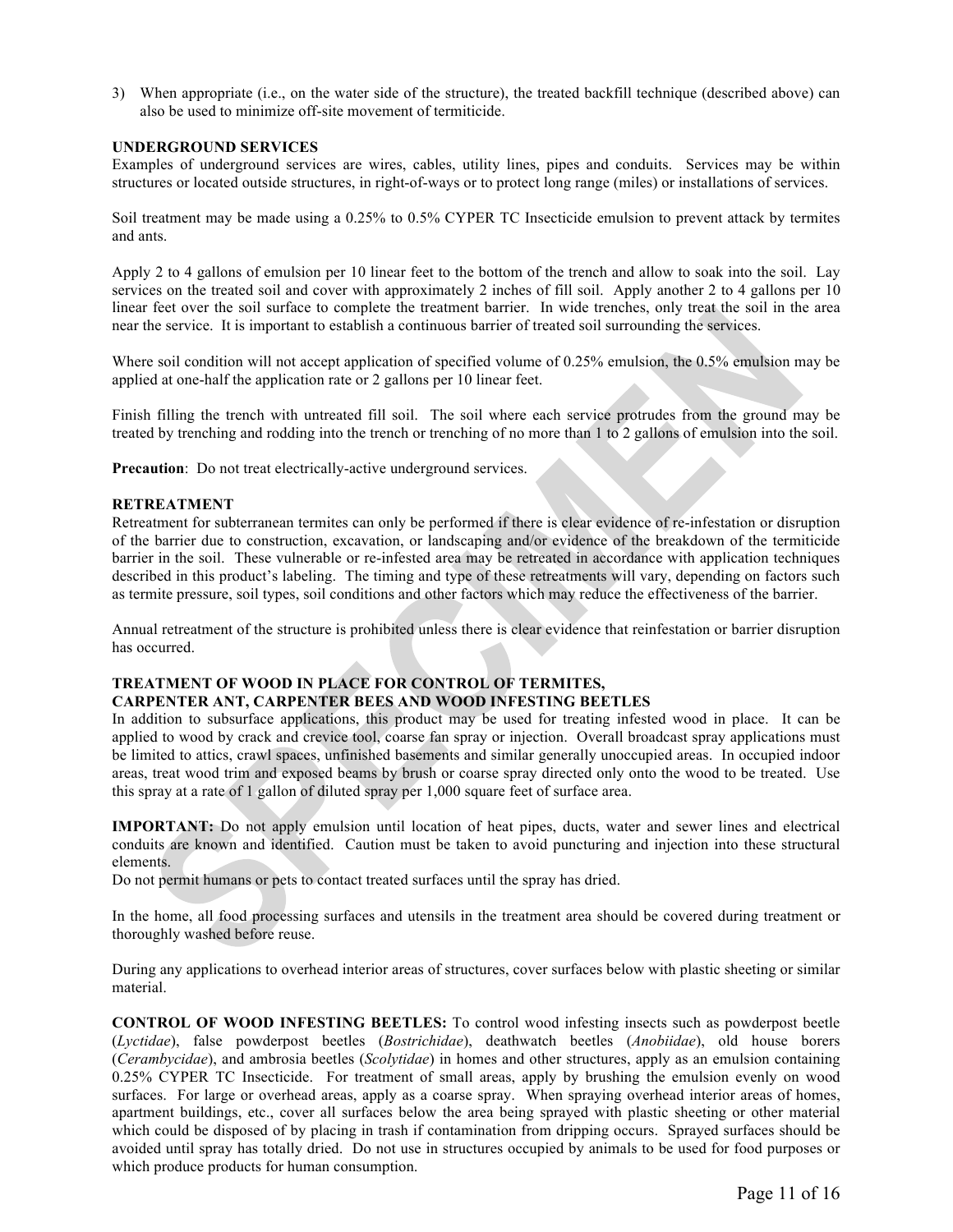**TERMITES ABOVE GROUND:** For control of termites, subterranean aerial colonies, Formosan aerial colonies or drywood termites in localized areas of infested wood in structures, apply a 0.1%-0.25% emulsion to voids and galleries in damaged wood and in spaces between wooden members of a structure and between wood and foundations where wood is vulnerable. Application may be made to inaccessible areas by drilling, and then injecting the emulsion with a crack and crevice injector into the damaged wood or void spaces. Application to attics, crawl spaces unfinished basements, or man-made voids may be made with a coarse fan spray of 0.1%-0.25% emulsion to control workers and winged reproductive forms of termites in mud shelter tubes. This type of application is not intended to be a substitute for soil treatment for extensive infestation of drywood termites or other wood-infesting insects. Make treatments at a rate of 1 gallon of the emulsion per 1,000 sq. ft. of surface area.

For termites active inside trees, utility poles and/or fence post, drill to find the interior infested cavity and inject 0.1% emulsion using treatment tool with a splashback guard.

Termite carton nests in trees or building voids may be injected with 0.25%-0.50% emulsion using a pointed injection tool. Multiple injection points to varying depths may be necessary. It is desirable to physically remove carton nest material from building voids when such nests are found.

**CARPENTER ANTS:** For control of carpenter ants in houses and other structures, apply as a 0.25% emulsion for protection up to 5 weeks, a 0.5% emulsion for protection up to 11 weeks, and a 1.0% emulsion for protection up to 1 year, with re-treatment semiannually as needed, around doors and windows, and other places where carpenter ants enter the premises and where they crawl. Spray into cracks and crevices or through openings or small-drilled holes into voids where these ants or their nests are present. Use no more than a sufficient amount of coarse spray to thoroughly cover the area. Do not allow runoff to occur. Do not exceed 1 gallon of dilute emulsion per 1000 square feet of treatment surface.

For carpenter ants active inside trees, utility poles and/or fence post, drill to find the interior infested cavity and inject 0.25% emulsion, for protection up to 1 week, using a treatment tool with a splashback guard. Reapply under heavy reinfestation pressure.

**FIREWOOD PROTECTION FROM CARPENTER ANTS:** Prior to laying in firewood, soil beneath the cord(s) may be treated with a 0.25%-0.50% emulsion at 1 gallon per 10 square feet to prevent carpenter ant infestation.

**CARPENTER BEES:** Use a 0.1% emulsion for control of carpenter bees. Liquid may be sprayed directly into gallery entrance holes. Following treatment, the entrance holes may be left open 24 hours to be certain that returning adult bees are killed. When there is no activity, the hole may be closed with wood putty.

#### **Treatment of Preconstruction Lumber and Logs\***

To protect unseasoned lumber and logs from wood-destroying insects, such as termites, carpenter ants, and beetles (ambrosia, powder-post, old house borers, and others), totally treat wood with a 0.25% to 0.5% solution of CYPER TC INSECTICIDE. This solution can be applied by various methods, including spraying, brushing, dipping, and pressure treatment. Frequent monitoring of dip and pressure systems are necessary to ensure that the desired level of CYPER TC INSECTICIDE is maintained. Wood can be handled after treatment when dry.

1. For dip treatments, the wood should be totally submersed in the solution until thoroughly wet and allowed to dry in a suitable location. Dipping solutions to which CYPER TC INSECTICIDE has been added should be agitated before use if left unused for long periods of time. Sediment, debris and other deposits should be periodically cleaned from the tank.

2. For pressure treatments, the wood should be placed in the treatment chamber, the CYPER TC INSECTICIDE solution added, and the system pressurized up to 250 psi for up to 1 hour, depending on the density and type of wood treated. After the pressure is released and the system drained, the wood should be placed in a suitable location for drying.

3. For spray treatments, the wood should be sprayed thoroughly, including back and ends.

4. For brush treatments, all parts of wood surfaces should be thoroughly treated.

\*Not approved for use in California

## **PEST CONTROL UNDER AND AROUND STRUCTURES**

CYPER TC Insecticide may be diluted with water for use to control pests in and around homes and other structure. Pests controlled are listed in the following tables.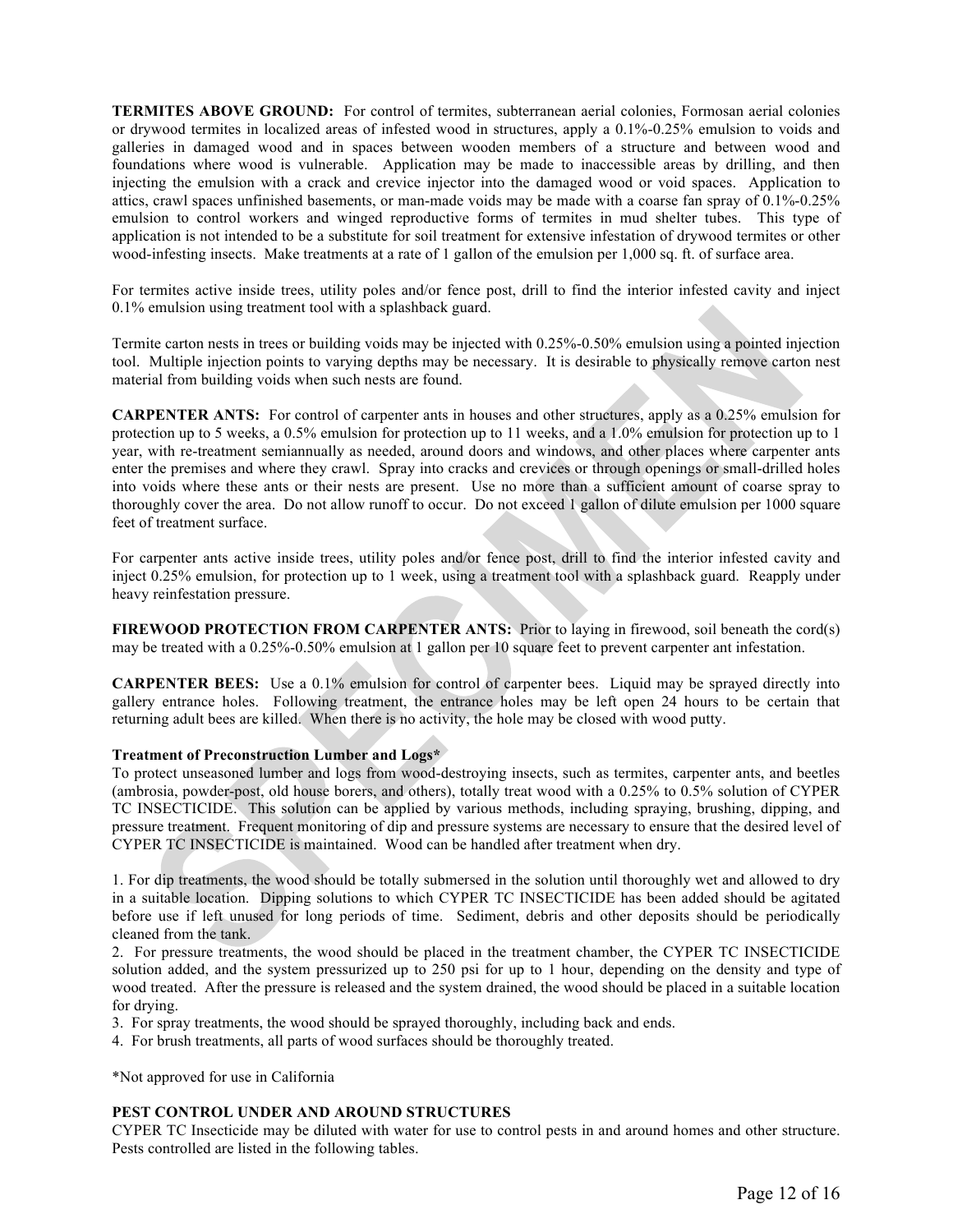#### **UNDER SLABS**

Infestations of Arthropods, such as ants, cockroaches and scorpions inhabiting under slab areas may be controlled by drilling and injecting or horizontal rodding and then injecting 1 gallon of a 0.25% to 0.5% emulsion per 10 square feet or 2 gallons of emulsion per 10 linear feet.

#### **IN CRAWL SPACES**

Broadcast CYPER TC INSECTICIDE at 0.25% to 0.5% to all surfaces in crawl spaces to control ants, fleas, cockroaches, scorpions, or other arthropods. Product may also be applied through under-structure insecticidal delivery systems such as piping or flexible tubing mounted under the structure. This treatment is not intended as a substitute for termite control. Treat surfaces thoroughly but not to the point of runoff. Keep children and pets off surface until dry.

#### **OUTSIDE SURFACES AND AROUND BUILDINGS**

Apply CYPER TC INSECTICIDE using a 0.1% emulsion as a residual treatment to outside surfaces of buildings including, but not limited to, exterior siding, foundations, porches window frames, eaves, patios, garages, refuse dumps, lawns or grass areas adjacent or around private homes, duplexes, townhouses, condominiums, house trailers, apartment complexes, carports, garages, fence lines, storage sheds, barns, and other residential structures, commercial, industrial and institutional buildings, soil, trunks of woody ornamentals and other areas where pests congregate or have been seen. Base need for retreatment upon monitoring for pest presence.

#### **Restrictions for Outdoor Uses (other than termiticide use)**

All outdoor applications must be limited to spot and crack-and-crevice treatments only, except for the following permitted uses:

- 1. Treatment to soil or vegetation around structures;
- 2. Applications to lawns, turf, and other vegetation;
- 3. Application to building foundations, up to a maximum height of 3 feet.

Other than applications to building foundations, all outdoor applications to impervious surfaces such as sidewalks, driveways, patios, porches, and structural surfaces (such as windows, doors, and eaves) are limited to spot and crack-and-crevice applications only.

Do not apply directly to sewers or drains, or to any area like a gutter where drainage to sewers, storm drains, water bodies, or aquatic habitat can occur, except as directed by this label.

Do not allow applications to contact water inhabited by fish, such as in aquariums and ornamental fish ponds that are located in/around structures being treated.

Do not apply directly to swimming pools or swimming pool systems. This product may be applied as a broadcast treatment to lawns and other vegetated areas around swimming pools, or as a spot treatment or crack-and-crevice treatment to impermeable surfaces (such as tiled walkways) around pools.

Keep children and pets off treated areas until completely dry.

## **CAUTION ON APPLICATION TO VINYL SIDING**

**EACH YEAR PRIOR TO AN APPLICATION TO VINYL SIDING, TREAT A SMALL AREA ON ALL SIDES OF THE STRUCTURE WHERE WEATHERING IS MOST SEVERE, AND ALLOW TO DRY. OBSERVE FOR STAINING. SOME TYPES OF VINYL SIDING, PARTICULARLY IF AGED OR WEATHERED, MAY SHOW SOME STAINING AFTER APPLICATION OF AN EMULSIFIABLE CONCENTRATE PRODUCT. TO COMPLETELY ELIMINATE THE POTENTIAL RISK ASSOCIATED WITH STAINING, IT IS SUGGESTED THAT A WATER BASED PRODUCT BE USED.**

**BARRIER TREATMENT:** Apply 0.1% to a band of soil and vegetation 6 to 10 feet wide around and adjacent to the structure. Also, treat the foundation of the structure to a height of 2 to 3 feet. Use a treatment volume of 2 to 10 gallons per 1,000 square feet. Higher volumes of water may be needed if mulch or leaf litter is present or dense foliage exists. House siding may be treated if boxelder bugs, elm leaf beetles, earwigs, silverfish or other similar pests are present.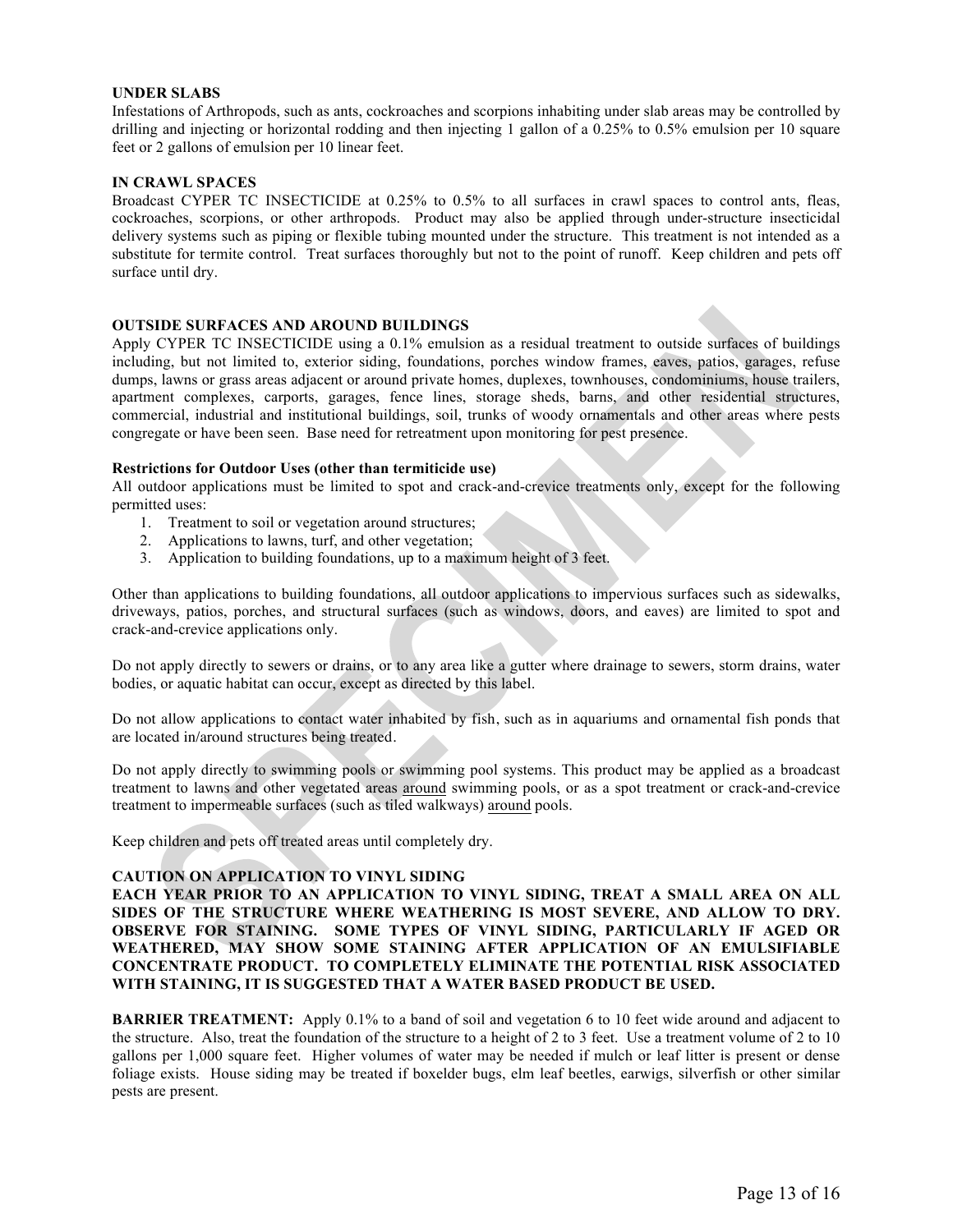| <b>PEST</b>                                      | <b>SPECIFIC INSTRUCTIONS</b>                                                           |
|--------------------------------------------------|----------------------------------------------------------------------------------------|
|                                                  |                                                                                        |
| Ants                                             | Apply as a pinstream, as a fine/course, low pressure spray (20 psi or less), as a spot |
| <b>Bees</b>                                      | treatment or with a paintbrush. Treat where pests are found or entry points of the     |
| <b>Carpenter Ants</b>                            | structure such as windows and door frames and along the foundation.                    |
| <b>Carpenter Bees</b>                            |                                                                                        |
| Centipedes                                       |                                                                                        |
| Chiggers <sup>1</sup>                            |                                                                                        |
| Cockroaches                                      |                                                                                        |
| <b>Asian Cockroaches</b>                         |                                                                                        |
| Crickets                                         |                                                                                        |
| Earwigs                                          |                                                                                        |
| Firebrats                                        |                                                                                        |
| Flies                                            |                                                                                        |
| <b>Ground Beetles</b>                            |                                                                                        |
| Mosquitoes                                       |                                                                                        |
| Millipedes                                       |                                                                                        |
| Pill Bugs <sup>1</sup>                           |                                                                                        |
| Scorpions                                        |                                                                                        |
| Silverfish                                       |                                                                                        |
| Sowbugs                                          |                                                                                        |
| Spiders                                          |                                                                                        |
| Wasps                                            |                                                                                        |
| <sup>1</sup> Not approved for use in California. |                                                                                        |
| <b>LAWN AND LANDSCAPE PEST CONTROL</b>           |                                                                                        |

## **LAWN AND LANDSCAPE PEST CONTROL**

| <b>PEST</b>                             | <b>SPECIFIC INSTRUCTIONS</b>                                                             |
|-----------------------------------------|------------------------------------------------------------------------------------------|
| Chinch Bugs <sup>1</sup>                | For residential lawns apply CYPER TC Insecticide at the rate of 0.33 to 0.65 fl. oz.     |
| Mole Crickets <sup>1</sup>              | per 1000 square feet in a volume of water sufficient for uniform coverage such as 3 to   |
|                                         | 20 gallons. Use the lower rate to knock down pests and the higher rate where faster      |
|                                         | knockdown or greater residual is desired. Lawn should not be longer than 3 inches at     |
|                                         | the time of application. Base need for retreatment upon monitoring for pest presence.    |
|                                         | Application in combination with compatible surfactants may enhance penetration.          |
|                                         | Arid climates generally require the higher volume.                                       |
|                                         |                                                                                          |
|                                         | For example refer to Lawn Application Dilution Table.                                    |
| Ants                                    | Drench Method (Ant Mounds, Fire ants): Apply 1 to 2 gallons of emulsion to each          |
| Ant Mounds <sup>1</sup>                 | mound area by sprinkling the mound until it is wet and treat a 4 foot diameter circle    |
| Fire Ants <sup>1</sup>                  | around the mound. Use the higher volume for mounds larger than 12 inches. For            |
|                                         | best results, apply in cool weather, such as in early morning or late evening hours, but |
|                                         | not in the heat of the day.                                                              |
| <b>Bark Beetles</b>                     | Boxelder Bugs, Elm Leaf Beetles, Gypsy Moth Caterpillars: Spray tree trunks,             |
| <b>Borers</b>                           | building siding or wherever pests congregate thoroughly but not to the point of          |
| Boxelder Bugs <sup>1</sup>              | runoff.                                                                                  |
| Elm Leaf Beetles <sup>1</sup>           |                                                                                          |
| Gypsy Moths                             | Borers and Bark Beetles: To prevent infestation of trees and woody ornamentals,          |
| (adults $\&$ caterpillars) <sup>1</sup> | spray the bark thoroughly but not to the point of runoff.                                |
| Fleas & Ticks                           | Fleas and ticks: Mix 1.25 to 2.5 oz. of CYPER TC Insecticide in 16 to 100 gallons of     |
|                                         | water and apply to 4,000 square feet of lawn. Use the lower rate to knockdown            |
|                                         | existing fleas and the higher rate where faster knockdown or greater residual is         |
|                                         | desired.                                                                                 |
| Not approved for use in California.     |                                                                                          |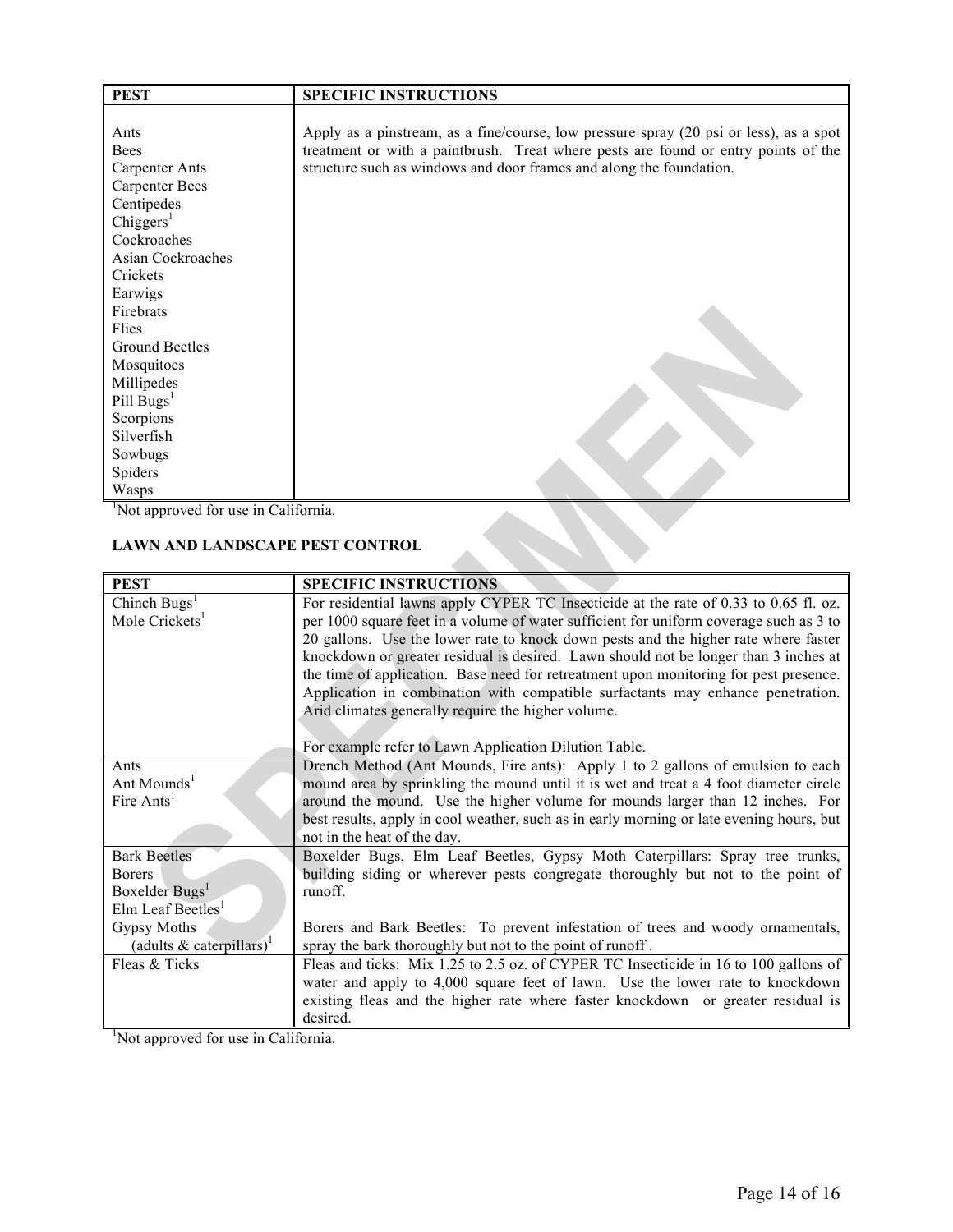**LAWN APPLICATION DILUTION TABLE:** CYPER TC INSECTICIDE rate (oz.) for 100 gallons according to volume of application.

Example: For a Chinch bug application at the rate of 0.65 oz. per 1,000 square feet, using 5 gallons of solution per 1,000 square feet of lawn, use 13 oz. of CYPER TC INSECTICIDE in a 100 gallon tank. (1 fl. oz. equals 30 ml).

|                            | <b>Amount of CYPER TC Insecticide</b>                  |                   |                              |  |  |
|----------------------------|--------------------------------------------------------|-------------------|------------------------------|--|--|
| Volume per $1,000$ sq. ft. | 0.33 oz. per 1,000 sq. ft.   0.5 oz. per 1,000 sq. ft. |                   | $0.65$ oz. per 1,000 sq. ft. |  |  |
| 5 gal.                     | $6.5 \text{ oz.}$                                      | $10.0$ oz.        | $13.0$ oz.                   |  |  |
| 8 gal.                     | $4.0 \text{ oz.}$                                      | $6.5 \text{ oz.}$ | $8.0 \text{ oz.}$            |  |  |
| $10$ gal.                  | $3.5 \text{ oz.}$                                      | $5.0 \text{ oz.}$ | $6.5 \text{ oz.}$            |  |  |
| $15$ gal.                  | $2.0 \text{ oz.}$                                      | 3.5 oz.           | $4.5 \text{ oz.}$            |  |  |
| $20$ gal.                  | $1.5 \text{ oz.}$                                      | $2.5 \text{ oz.}$ | $3.5 \text{ oz.}$            |  |  |

## **RESTRICTIONS**

Nonfood/feed areas are areas such as garbage rooms, lavatories, floor drains (to sewers), entries and vestibules, offices, locker rooms, machine rooms, boiler rooms, garages, mop closets and storage (after canning or bottling).

Not for use in Federally inspected meat and poultry plants.

DO NOT APPLY THIS PRODUCT TO EDIBLE CROPS.

Do not use in warehouses where raw or cured tobacco is stored.

Do not use in warehouses while raw agricultural commodities for food or feed are being stored.

Thoroughly wash dishes and food handling utensils with soap and water if they become contaminated by application of this product.

Do not allow spray to contact food, foodstuffs, food-contacting surfaces, food utensils or water supplies.

Do not allow people or pets on treated surfaces until the spray has completely dried.

Do not use concentrate or emulsion in fogging equipment.

During indoor surface application, do not allow dripping or run-off to occur.

Do not apply this product in any rooms being used as living, eating, sleeping or recovery area by patients, the elderly or infirm when they are in the room.

Do not apply to classrooms when in use.

Do not touch treated surface until dry.

## **STORAGE AND DISPOSAL**

Do not contaminate water, food or feed by storage or disposal.

**Pesticide Storage and Spill Procedures:** Store upright at room temperature. Avoid exposure to extreme temperatures. In case of spillage or leakages, soak up with an absorbent material such as sand, sawdust, earth, Fuller's earth, etc. Dispose of with chemical waste.

**Pesticide Disposal:** Pesticide, spray mixture or rinse water that cannot be used according to label instructions must be disposed of at or by an approved waste disposal facility.

#### **Container Disposal:**

**For Containers equal to or less than 5 Gallons**: Nonrefillable container. Do not reuse or refill this container. Clean container promptly after emptying. Triple rinse as follows: Empty the remaining contents into application equipment or a mix tank and drain for 10 seconds after the flow begins to drip. Fill the container ¼ full with water and recap. Shake for 10 seconds. Pour rinsate into application equipment or a mix tank or store rinsate for later use or disposal. Drain for 10 seconds after the flow begins to drip. Repeat this procedure two more times. Offer for recycling if available. If recycling is not available: then dispose of container in a sanitary landfill or, if allowed by State and local authorities, by burning. If burned, stay out of smoke.